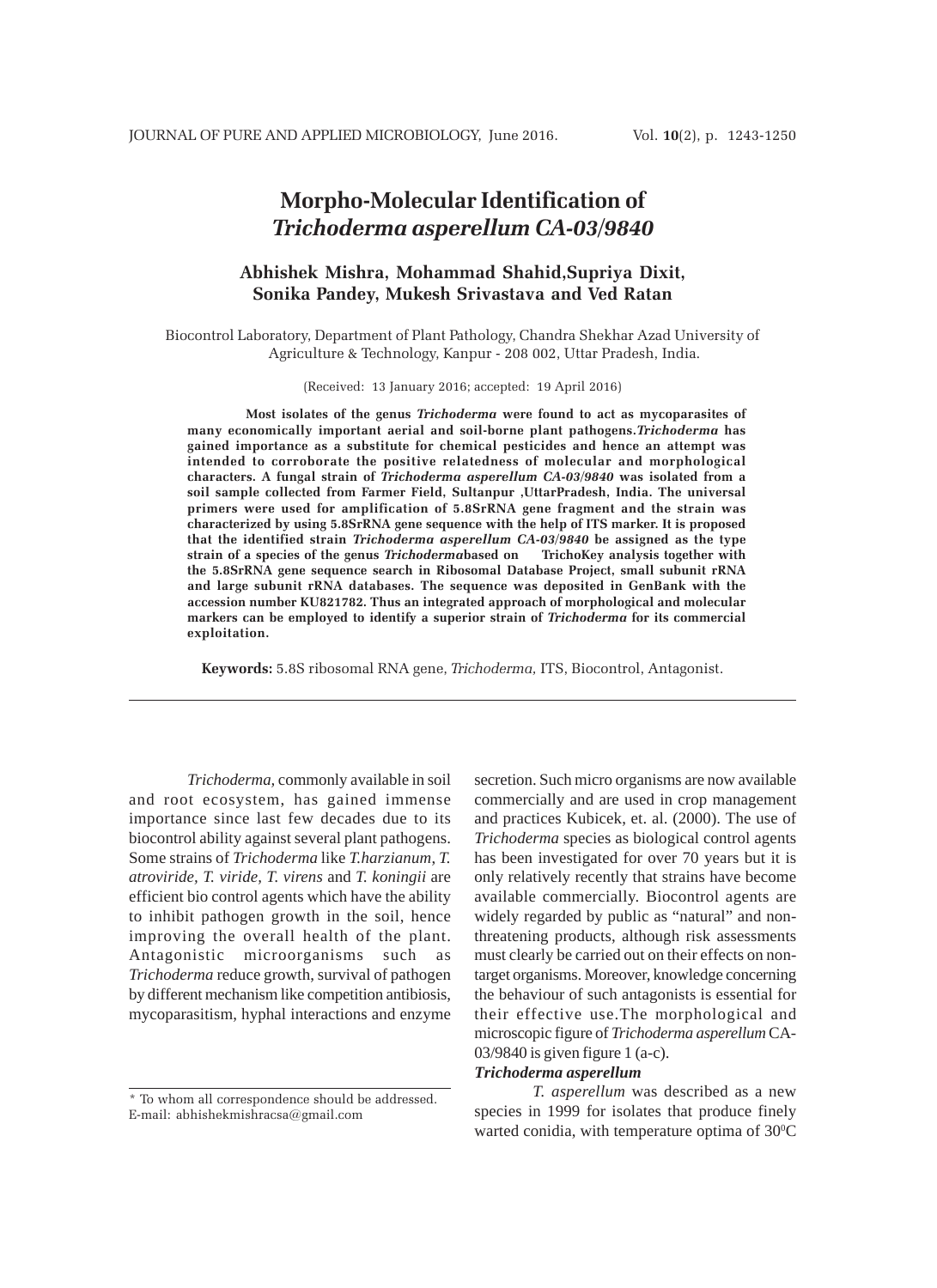and survive by producing chlamydospore*.* It is used as biological control agent against a wide spectrum of plant disease-causing organisms, including straminopiles such as Phytophthora megakarya fungi and nematodes. The species also has been shown to have antibacterial activity through the production of trichotoxin peptaibols.

## **Habit and Habitat**

Isolate Name:  $T_{\text{as}}$ /CA-03 Isolated from: Sultanpur Field: Chilli ITCC No.: 9840

Accurate and definitive fungal identification is essential for correct disease diagnosis, treatment of associated with fungal infections. Characterization of fungal species using classical methods is not as specific as the genotyping methods. Genotypic techniques involve the amplification of a phylogenetically informative target, such as the small-subunit (5.8S) rRNA gene reported by Woese CR et. al. (1977). rRNA is essential for the survival of all cells, and the genes encoding the rRNA are highly conserved in the fungal and other kingdoms. The sequences of the rRNA and proteins comprising the ribosome are highly conserved throughout evolution,

#### **Morphological Key**

| Morphological Observation | Species Character       |
|---------------------------|-------------------------|
| Colony growth rate (cm)   | $7-8$ cm                |
| Colony colour             | Dark yellowish green    |
| Reverse colony colour     | Colourless              |
| Colony edge               | Smooth                  |
| Culture smell             | No characteristic odour |
| Mycelial form             | Smooth                  |
| Mycelial colour           | Cottony white           |
|                           |                         |

because they require complex inter- and intramolecular interactions to maintain the proteinsynthesizing machinery reported by Sacchi CT, et. al. (2002), Hillis DM, et. al. (1991) and Woese CR. et. al (1987). *Trichoderma* species are common soil inhabitants and are effective in providing biocontrol of soil borne pathogens due to antagonistic behaviors. The major aspect of successful biological control strategies includes the production, formulation and delivery system of bio-agents.The internal transcribed spacer (ITS) region of the rDNA is perhaps the most widely sequenced DNA region in fungi. It has typically been most useful for molecular systematic study at species level, and even within species found by Ospina-Giraldo MD, et. al. (1998), Kubicek CP et. al. (2000), Kulling-Gradinger CM et. al. (2002) and Lee C et. al (2002) attempted a first phylogenetic analysis of the whole genus of *Trichoderma*using sequence analysis of the ITS region of rDNA.

In this study, the method of isolation and identification of an unknown fungal from Farmer Field of Sultanpur district using 5.8SrRNA gene

#### **Cultural characteristic**

| Cultural Character     | Species Character                       |
|------------------------|-----------------------------------------|
| Conidiation            | Ring like zones                         |
| Conidiophore branching | Branched, regular                       |
| Phialide shape         | Cyllindrical                            |
| Phialide size          | $6.2 - 10.5 \times 3.1 - 3.9 \text{ m}$ |
| Conidial shape         | Globose to subglobose                   |
| Philospore size        | $2.6 - 3.0 \times 2.0 - 2.4$ m          |
| Conidial wall          | Smooth                                  |
| Conidial colour        | Light green                             |
| Chlamydospore          | present                                 |
| Spore Germination time | 12 -13 Hours                            |



J PURE APPL MICROBIO*,* **10**(2), JUNE 2016. **Fig. 1.** (A-C): *Trichoderma asperellum CA-03/9840* strain in PDA medium and microscopic image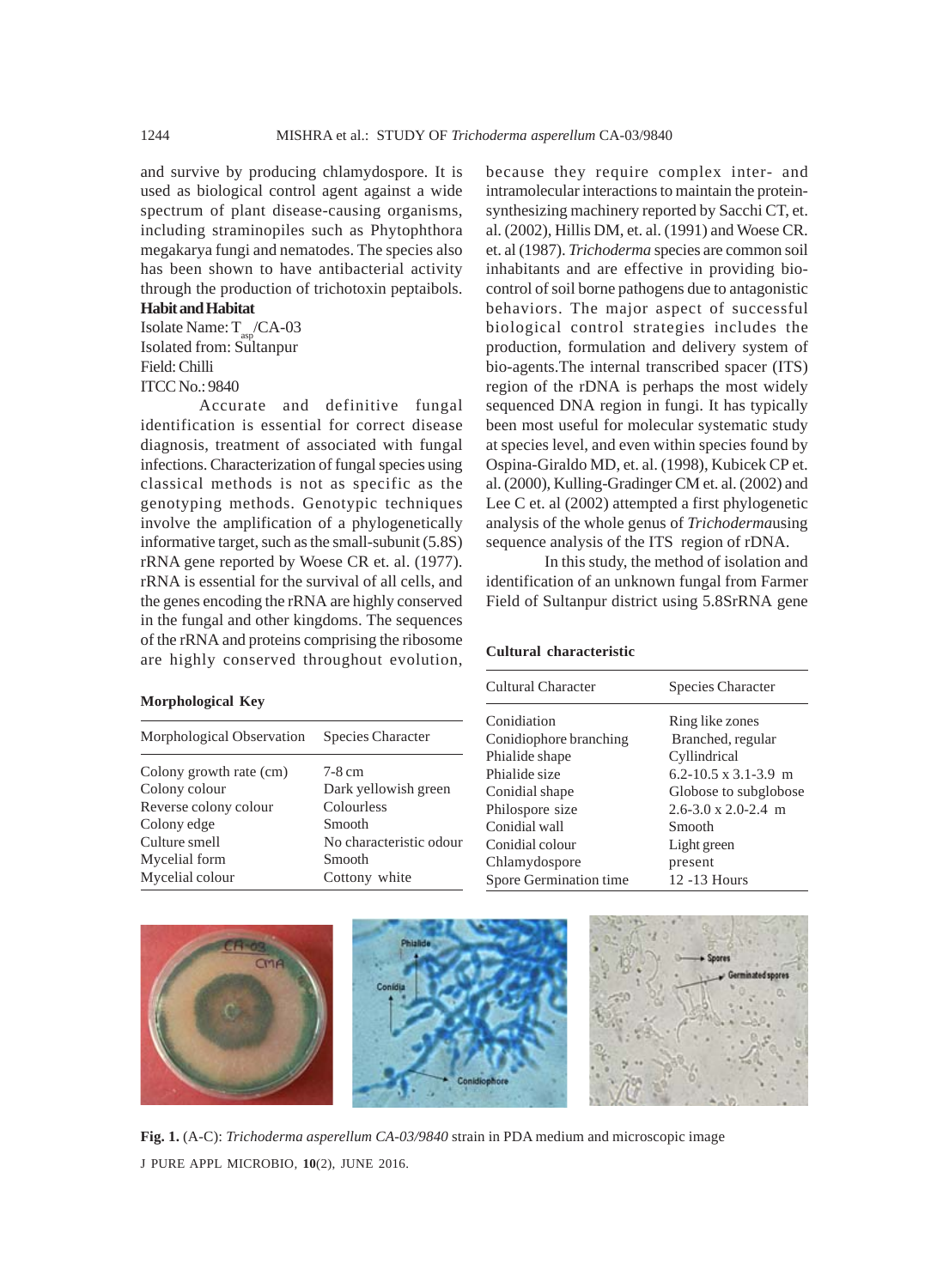sequence as reported in bacterial rRNA gene found by Srivastava S, et. al. (2008) to characterize the strain *CA-03/9840*as a member of the *Trichoderma* spp. The soil sample has received great attention from the public, due to its potential for biodiversity and biological conservation. The internal transcribed spacer (ITS) region of the rDNA is perhaps the most widely sequenced DNA region in fungi. It has typically been most useful for molecular systematic study at species level, and even within species Kindermann *et al.* (1998) attempted a first phylogeneticanalysis of the whole genus of *Trichoderma* using sequence analysis of the ITS1 region of rDNA.

## **MATERIALS AND METHODS**

## **Isolation and identification of** *Trichoderma*

Soil samples were collected from various experimental fields of Indian Farmer Field of Sultanpur district. Isolate of *Trichoderma* species was isolated and identified in potato dextrose agar (PDA) with low sugar medium reported by Hiney M, et. al. (1992). The identification of *Trichoderma* isolates were confirmed both by morphological and molecular characters (ITS) NCBI, GenBank Accession Number KU821782 and reconfirmed by Indian Type Culture Collection (ITCC), IARI, Pusa, New Delhi Accession Number allotted 9840 .

## **DNA isolation of** *Trichoderma*

Pure culture of the target fungal was grown overnight in liquid PD Broth medium for the isolation of genomic DNA using a method described by Hiney et. al. (1998).

## **Molecular characterization**

The total genomic DNA was extracted from isolate of *TrichodermaasperellumCA-03/ 9840*based on CetrimideTetradecylTrimethyl Ammonium Bromide (CTAB) mini extraction method of Crowhurst *et al.* (1995) with minor modification.

#### **Agarose gel electrophoresis**

Ten microlitre of the reaction mixture was then analyzed by submarine gel electrophoresis using 1.0% agarose with ethidium bromide at 8 V/ cm and the reaction product was visualized under Gel Doc/UV trans-illuminator.

#### **Internal Transcribed Spacer region**

The internal transcribed spacer (ITS) regions of the rDNA repeat from the 3'end of the 5.8S and the 5'end of the 5.8S gene were amplified using the two primers, ITS-1 and ITS-4 which were synthesized on the basis of conserved regions of the eukaryotic rRNA gene reported by Zhang Z, (2000). The PCR-amplification reactions were performed in a 50 ml mixture containing 50 mMKCl, 20 mM Tris HCl (pH 8.4), 2.0 mM MgCl<sub>2</sub>, 200 mM of each of the four deoxynucleotide triphosphates ( $dNTPs$ ), 0.2 $\mu$ mM of each primer, 40 ng/ml of template and 2.5 U of Taq polymerase. The cycle parameters included an initial denaturation at 94°C for 5 min, followed by 40 cycles of denaturation at 94°C for 1 min, primer annealing at 55°C for 2 min and primer extension at 72°C for 3 min and a final extension for 10 min at 72°C. Amplified products were separated on 1.2% agarose gel in TAE buffer, pre-stained with ethidium bromide (1mg/ml) and electrophoresis was carried out at 60 volts for 3 hours in TAE buffer. One Kb ladder (MBI, Fermentas) was used as a marker. The gel was observed in a trans-illuminator over ultra violet light. The desired bands were cut from the gel with minimum quantity of gel portion using QIAGEN gel extraction kit.

#### **Purification of PCR product**

The PCR product was purified by Qiagen gel extraction kit using the following protocol described below. The DNA fragment was excised from the agarose gel with a clean sharp scalpel. Then the gel slice was weighed in an eppendorf. We then added 3 volumes of buffer QG to 1 volume of gel (100 mg  $\sim$  100 ml). The mixture was then incubated at 50°C for 10 min. The gel was dissolved by vortexing the tube every 2 to 3 min during the incubation until the mixture color is uniformly yellow. We then added 1 gel volume of isopropanol to the sample and mixed. A QIAquick spin column is then placed in a 2 ml collection tube provided. The sample is applied to the QIAquick column followed by centrifugation for one minute so that DNA binds to the column. The flow-through is discarded and the QIAquick column is placed back in the collection tube. We then added 0.75 ml of buffer PE to QIAquick column and centrifuged for 1 min to wash. The flow through is again discarded and the QIAquick column centrifuged for an additional 1 min at 10,000 x g. The QIAquick column is now placed into a clean 1.5 ml eppendorf. We then added 50ml of buffer EB (10 mM Tris-Cl, pH 8.5) to the center of the QIAquick membrane and

J PURE APPL MICROBIO*,* **10**(2), JUNE 2016.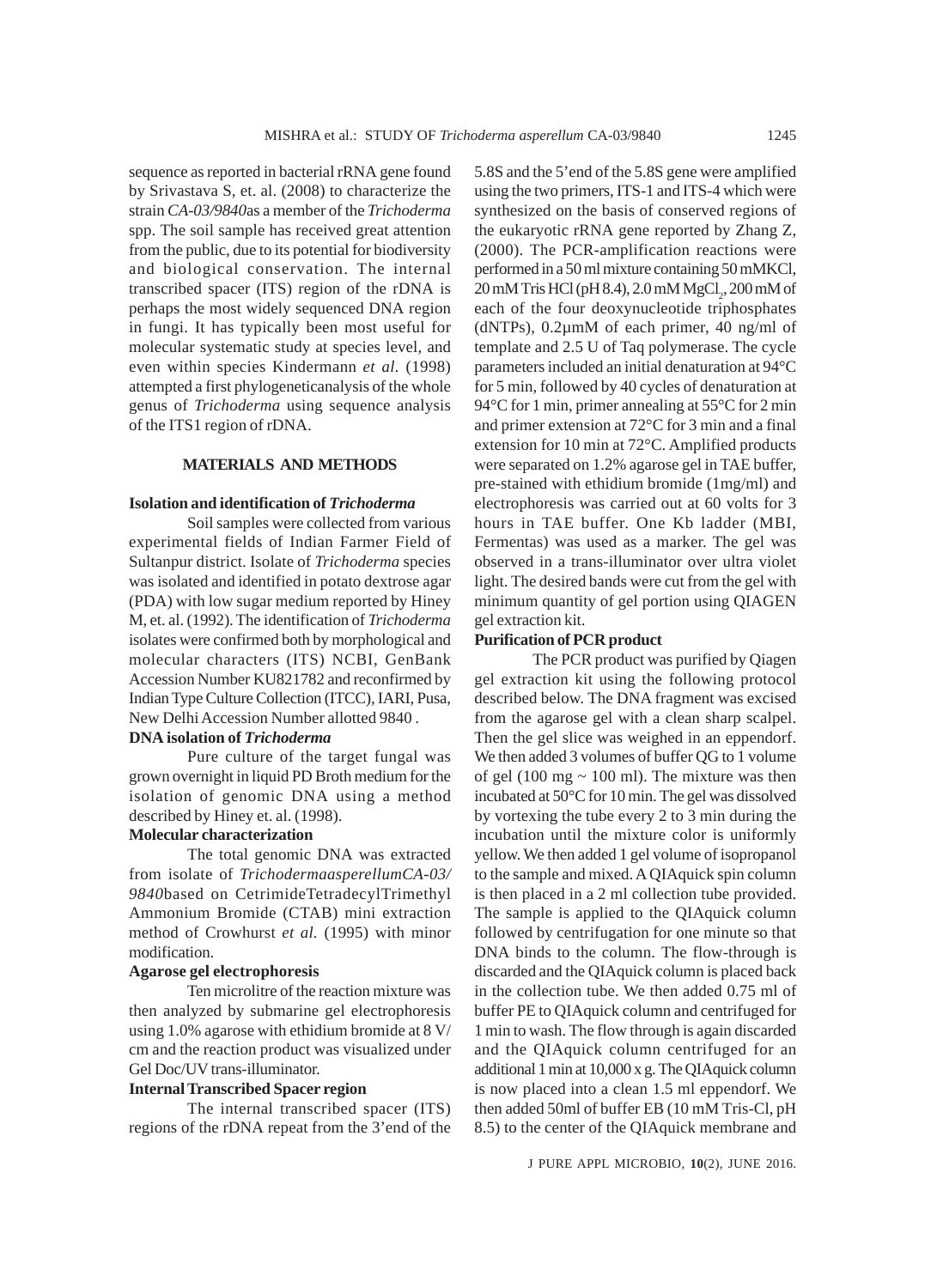|                                                                                                                              | International Commission for the Taxonomy of Fungi (ICTF)<br>International Union of Microbiological Societies (IUMS, Mycology Division)                                             | Login   Register    |
|------------------------------------------------------------------------------------------------------------------------------|-------------------------------------------------------------------------------------------------------------------------------------------------------------------------------------|---------------------|
|                                                                                                                              |                                                                                                                                                                                     |                     |
|                                                                                                                              | <b>International Subcommission on</b>                                                                                                                                               | ISTH                |
|                                                                                                                              | erma a<br><i>nocrea</i> Taxonom                                                                                                                                                     |                     |
|                                                                                                                              | Home   About   Members   Newsletter   ISTH Library   Meetings   Links   Contact   Help                                                                                              |                     |
|                                                                                                                              |                                                                                                                                                                                     |                     |
|                                                                                                                              | < Back   Home   Tools   TrichOKEY Start   Results<br>ISTH :: TrichOKEY Results                                                                                                      |                     |
| HOME<br>Login                                                                                                                | TrichOKEY v. 2.0 identification profile                                                                                                                                             |                     |
|                                                                                                                              |                                                                                                                                                                                     |                     |
| Search:                                                                                                                      | Display modes: O @ FULL @ SHORT @ FASTA Change Rostart 0                                                                                                                            |                     |
| isth.info                                                                                                                    |                                                                                                                                                                                     |                     |
| @ Web                                                                                                                        | Found 1 sequence(s) in your FASTA-Query "Trichoderma asperellum strain CA-03 internal<br>transcribed spacer 1, 5.85 ribosomal RNA gene, and internal transcribed spacer 2, complete | [Back to<br>normal  |
| Google Search                                                                                                                | sequence":                                                                                                                                                                          | layout]             |
|                                                                                                                              | Sequence quality has been checked, unwanted charactes (if any) were removed                                                                                                         |                     |
| Diversity:<br>List of Species                                                                                                | There are 1 sequence(s) in your FASTA-Query "Trichoderma asperellum strain CA-03 internal transcribed                                                                               |                     |
|                                                                                                                              | spacer 1, 5.8S ribosomal RNA gene, and internal transcribed spacer 2, complete sequence": [printer-friendly]                                                                        |                     |
| <b>Identification:</b>                                                                                                       |                                                                                                                                                                                     |                     |
| Morphological Key<br><b>TrichOKEY</b>                                                                                        | Analysing sequence: Mon-fasta_sequence                                                                                                                                              |                     |
| <b>TrichoBLAST</b>                                                                                                           | First anchor (GSH) was found in position 76                                                                                                                                         |                     |
| TrichoCHIT                                                                                                                   | Second anchor (GSH) was found in position 97<br>Third anchor (GSH) was found in position 242                                                                                        |                     |
|                                                                                                                              | Fourth anchor (GSH) was found in position 400                                                                                                                                       |                     |
| Sequence Library:<br>Multiloci Database                                                                                      | Fifth anchor (GSH) was found in position 504                                                                                                                                        |                     |
| Loci Distribution                                                                                                            | Found 5 genus-specific hallmarks (Anchors):                                                                                                                                         |                     |
|                                                                                                                              | o o o                                                                                                                                                                               |                     |
|                                                                                                                              |                                                                                                                                                                                     |                     |
|                                                                                                                              |                                                                                                                                                                                     |                     |
|                                                                                                                              | Genus Identification: Hypocrea/Trichoderma, Hypocreaceae, Hypocreales, Ascomycota                                                                                                   |                     |
|                                                                                                                              | region 1 (8nt) was detected; region 2 (139nt) was detected; region 3 (165nt) was detected; 5.85 RNA gene was removed<br>Section Identification: Section Trichoderma                 |                     |
|                                                                                                                              |                                                                                                                                                                                     |                     |
| 2060016                                                                                                                      | ISTH: TrichOKEY Results                                                                                                                                                             |                     |
| Morphology                                                                                                                   | Section Identification: XII Rufa Clade                                                                                                                                              |                     |
| Phenotype<br>Ecology                                                                                                         |                                                                                                                                                                                     |                     |
| Biodiversity                                                                                                                 | Hypocrea rufa/Trichoderma viride<br>Species identification:                                                                                                                         | <b>Biodiversity</b> |
| Biocontrol<br>Evolution                                                                                                      |                                                                                                                                                                                     |                     |
| Holomorphs                                                                                                                   |                                                                                                                                                                                     |                     |
| Metagenomics                                                                                                                 | Identification reliability: high<br>barcode was developed on the basis of 16 vouchered sequences which showed 2 ITS 1 and 2 allels                                                  |                     |
| Methods:                                                                                                                     | <b>BLAST IT</b>                                                                                                                                                                     |                     |
| Molecular                                                                                                                    | Query sequence: cscssccscsscsccsccsccccccccamusarscsasttracaactcccaaacccaarstsaaccarac                                                                                              |                     |
| Phylogenetic<br>Phenetic                                                                                                     | CAAACTGTTGCCTCGGCGGG (GTCACG) CCCCGGG (TGCGTCGCAG) CCCCGGAACCAGGCGCCG                                                                                                               |                     |
| Cultivation                                                                                                                  | COSSASSGACCAACCA [AACTOTTTCTGTA] STOCCOTOSOSGACSTTATTTTTACASCTCTGASCAA                                                                                                              |                     |
| Microscopy<br>Other                                                                                                          | ARATTCAARATGAATCAARACTTTCAACACGGATCTCTTGGTTCTGGCATCGATGAAGAACGCAGCGAR                                                                                                               |                     |
|                                                                                                                              | GTATTCTGGCGGGCATGCCTGTCCGAGCGTCATTTCAACCCTCGAACCCCTCCGGGGGGTCGGCGTTGGG                                                                                                              |                     |
| <b>ISTH</b><br>Recommended:                                                                                                  | [GACTTCGGG] AACCCCTAAGACGGGATCCCGGCCCCGAAATACAGTGGCGGTCTCGCCGCAGC [CT                                                                                                               |                     |
|                                                                                                                              | CTCATGCG] CAGTAGTTTGCACAACTCGCACCGGGAGCGCGGCGCGTCCACGTCCGTAAAACACCCAAC                                                                                                              |                     |
| Error                                                                                                                        | TTCTGAAATGGGGGATTTTACACTACTACGGGA                                                                                                                                                   |                     |
|                                                                                                                              | <b>Type Sequence:</b><br>TOOCAAACOCAATGTGAACCATACCAAACTGTTGCCTCGGCGGG (GTCACG) OCCCGGG (TGCGTC                                                                                      |                     |
| The                                                                                                                          | CAGI CCCCGGAACCAGGCGCCCGCCGGAGGACCAACCA [AACTCTTTCTGTA] GTCCCCTCGCGGA                                                                                                               |                     |
|                                                                                                                              | CSTTATTTTTACASCTCTGASCAAAAATTCAAAATGAAACCAAAACTTTCAACAACGGATCTCTTGGTTCT<br>GGCATCGATGAAGAACGCAGCGAAATGCGATAAGTAATGTGAATTGCAGAATTCAGTGAATCATCGAATC                                   |                     |
| requested<br>URL can                                                                                                         | TTTGAACGCACATTGCGCCCCCAGTATTCTGGCGGGCATGCCTGTCCGAGCGTCATTTCAACCCTCGAA                                                                                                               |                     |
| Other resources:<br>Software collection<br>ISTH Links<br>Materials:<br>http://www.isfh.info/tools/molkey/result.php?echo=yes | COOCTOOGGGGGGTCGGCGTTGGG [GACTTCGGG] AACCOCTAAGACGGGATCCCGGCCCCGAAATAC                                                                                                              |                     |
| not be<br>retrieved                                                                                                          | ASTGSCGGTCTCGCCGCAGC (CTCTCATGCG) CASTAGTTTGCACAACTCGCACCGGGAGCGCGGCGC<br>GTCCACGTCCGTAAAACACCCAACTTCTGAAATGTTGACCTCGGATCAGGTAGGAATACCCGCTGAACTT                                    |                     |

ww.isth.info/tools/molkey/result\_php?echo=yes htp://w

**Fig. 2.** TrichoKey analysis of *Trichoderma asperellum* strain CA-03

J PURE APPL MICROBIO*,* **10**(2), JUNE 2016.

 $_{23}$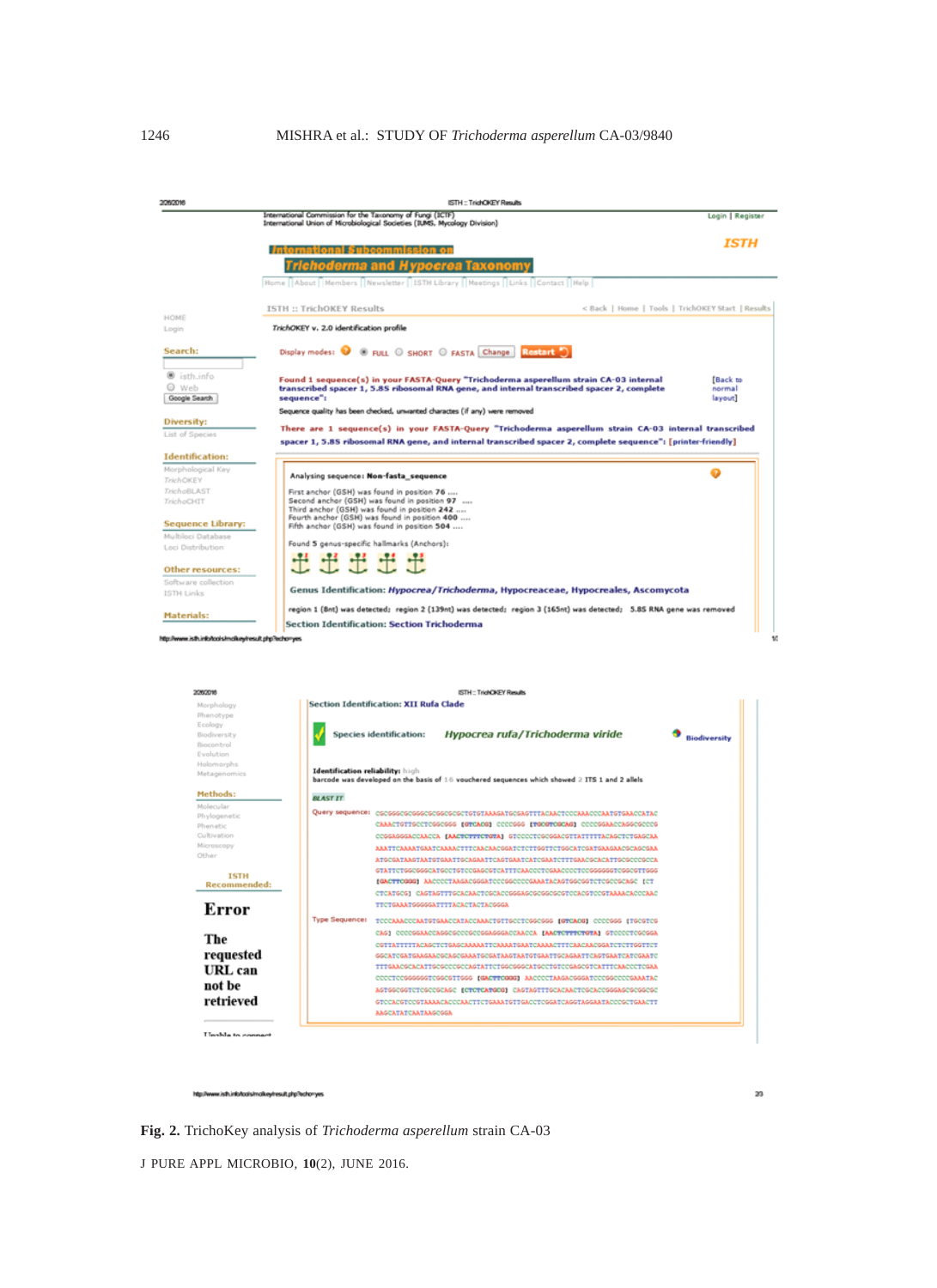centrifuged the column for 1 min to elute DNA. **DNA sequencing of the 5.8SrDNA fragment**

The 5.8SrDNA amplified PCR product (100 ng concentration) was used for the sequencing with the single 5.8SrDNA 20F Forward, ITS1 primer: 5'- TCCGTAGGTGAACCTGCGG-3'and 22R Reverse ITS4 primer: 5'-TCCTCCGCTTAT TGATATGC-3'synthesized by DNA Sequencer by (Merck laboratory, Bangalore).

## **Sequence Analysis**

A comparison of the 5.8SrRNA gene sequence of the test strain was done using BLASTagainst non-redundant nucleotide (nr/nt) database observed by Thompson JD et. al. (1994). A number of *Trichoderma*sequences were selected on the basis of a similarity score of 90% with database sequences. Multiple sequence alignment of these selected homologous sequences and 5.8SrRNA gene sequence of test strain was performed using Clustal W reported by Saitou N, et. al. (1987). Subsequently, an evolutionary distance matrix was then generated from these nucleotide sequences in the dataset. A phylogenetic tree was then drawn using the Neighbour Joining method reported by Tamura K, et. al. (2007). Phylogenetic and molecular evolutionary analyses were conducted using MEGA (Molecular Evolutionary Genetics analysis) version 4.0 reported by Altschul SF, et. al. (1997). We again compared the 5.8SrRNA gene sequence of test strain with different set of sequence database such as small subunit ribosomal RNA (SSUrRNA) and large subunitribosomal RNA (LSUrRNA) using Ribosomal RNA BLAST reported by Cole JR, (2009). 5.8SrRNA gene sequence of test strain is also compared against those sequences, in Ribosomal Database Project found by Wang Q, et. al. (2007) by using the RDP Classifier check Program. The annotated information for the sequence in the database to which 5.8SrRNA aligns is used for the fungal identification.

## **RESULTS**

A total of 573bp of the 5.8SrRNA gene was sequenced and used for the identification of isolated fungal strain. Subsequently, 5.8SrRNA gene sequence based phylogenetic tree showing therelationships between the test strain CA-03/ 9840 and selected representatives of the genus *Trichoderma*i s given in Figure 1. It is evident from phylogenetic analysis of 5.8SrRNA gene that the isolate CA-03/9840 represents a genomic species in the genus *Trichoderma*. Comparison of teststrain against known sequences of SSUrRNA and LSUrRNA databases showed that the gene sequence of isolate CA-03/9840 has 90% sequence similarity (Score=546 bits, Expect=0.0) with 5.8SrRNA gene sequence of *Trichoderma* (Genbank Acc. No.: KU821782). Thus, data shows that the isolate CA-03/9840 is a member of the genus *Trichoderma*. Similarity rank program classifier available at the Ribosomal Database Project classified the isolate CA-03/9840 as a novel genomic species of the genus *Trichoderma* with a confidence threshold of 90% (Figure 2). The 5.8SrRNA gene sequence of isolate CA-03/9840 was deposited in GenBank and allotted the accession number KU821782.

### **DISCUSSION**

## **Molecular analysis using Internal Transcribed Spacer region (ITS)**

Ribosomal RNA (rRNA) sequence analysis has been well-documented as a means of determining phylogenetic relationships in all of the major organismal domains. Variable sequences within the mature small subunit (SSU) and largesubunit (LSU) rRNA genes have been found to be appropriate for assessing subgeneric relationships in many eukaryotes. One of these variable regions, the D2 region of the LSU, has been used to determine phylogenetic has been used to determine phylogenetic relationships in a number of pathogenic fungal genera found by Logrieco, A, et. al. (1995). The ITS region of the rDNAoperon, which is more variable than the D2 region, has proven useful in distinguishing relationships at the species level found by Kusaba, M et. al. (1995).

The genetic variability within 69 biocontrol isolates of *Trichoderma* collected from different geographic locations and culture collections and their phylogenetic analysis were done with the help of the sequence data obtained from the inter Transcribed spacer 1(ITS1) region of Ribosomal DNA and a fragment of the translation elongation factor 1(tef1) and reported that more than 50% of the potential bio-control strains were

J PURE APPL MICROBIO*,* **10**(2), JUNE 2016.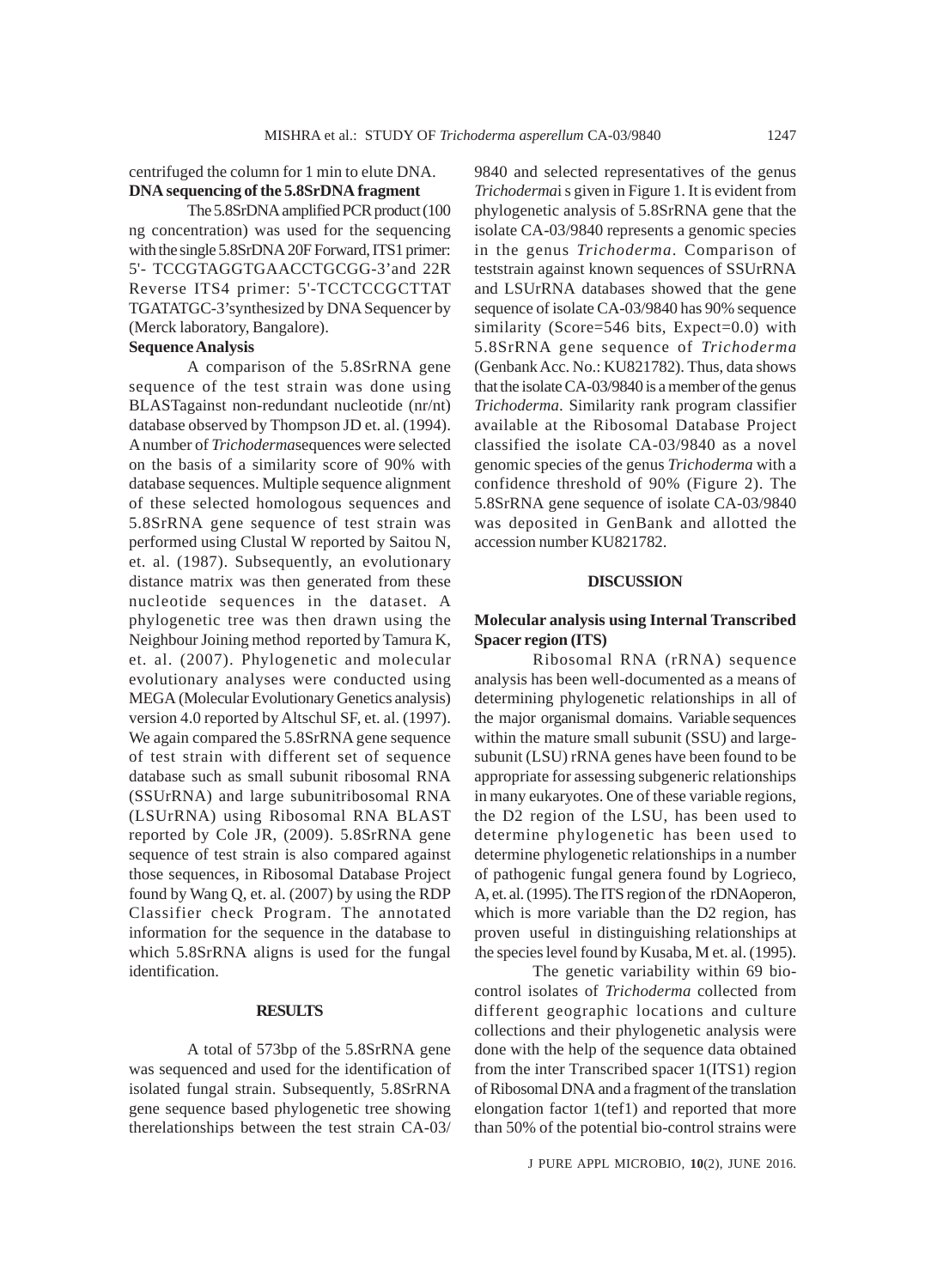grouped within *Trichoderma* section Pachybasium reported by Hermosa, M. et al. (2004).

*Trichoderma* isolates with different biocontrol capabilities and identification by molecular methods and further characterized into three main clades by internal transcribed spacer (ITS) Sequence analyses. Consequently, a reliable phylogenetic tree was constructed containing isolates belonging to the *T. harziunum* clade reported by M. Maymon et. al. (2004).

Molecular phylogenetic analyses of biological control strains of *Trichoderma* (*Ascomycetes*, *Hypocreales*) strains that have warted conidia are traditionally identified as *T. viride*, the type species of *Trichoderma*. However, two morphologically distinct types of conidial warts (I and II)have been found. Because each type corresponds to a unique mitochondrial DNA pattern, it has beenquestioned whether *T. viride*comprises more than one species. Combined molecular data (sequences of theinternal transcribed spacer 1 [ITS-1] and ITS-2 regions and of part of the 5.8SrRNA gene along with resultsof restriction fragment length polymorphism analysis of the endochitinase gene and PCR fingerprinting), morphology, physiology, and colony characteristics distinguish type I and type II as different species. Type I corresponds to "true" *T. viride*, the anamorphic of *Hypocrearufa*. Type II represents a new species, *T. asperellum*, which is, in terms of molecular characteristics, close to the neotype of *T. hamatum*.

Analysis of ITS1-5.8S-ITS2 region of the cDNA showed that approximate 600 bp and size variation was observed. Restriction analysis of this region showed that inter and intra -specific polymorphism found by Latha J et. al. (2002).

*Trichoderma*has attained importance for substitute of chemical pesticides and hence an attempt was intended to corroborate the positive relatedness of molecular and morphological characters. A fungal strain of *Trichodermalongibrachiatum*28CP/7444 was isolated from a soil sample collected from Barabanki district of Uttar Pradesh, India. The universal primers were used for amplification of the 28S rRNA gene fragment and strain characterized by using 28SrRNA gene sequence with the help of ITS marker. It is proposed that the identified strain *Trichodermalongibrachiatum* 28CP be assigned

J PURE APPL MICROBIO*,* **10**(2), JUNE 2016.

as the type strain of a species of the genus *Trichoderma*based on phylogenetic tree analysis together with the 28S rRNA gene sequence search in Ribosomal Database Project, small subunit rRNA and large subunit rRNA databases. The sequence was deposited in GenBank with the accession number JX978541. Thus, an integrated approach of morphological and molecular markers can be employed to identify a superior strain of *Trichoderma*for its commercial exploitation. Previously similar results were also reported by Shahid M et. al. (2013, 2014) and they also concluded that most of the *Trichoderma* species are morphologically very similar and were considered as a single species for many years. Since new species were discovered, a consolidated taxonomical scheme was needed, proposed and defined nine morphological species aggregates. DNA methods brought additional valuable criteria to the taxonomy of *Trichoderma* which are being used today for studies that include identification and phylogenetic classification.

## **ACKNOWLEDGEMENTS**

The authors are grateful to the financial support granted by the ICAR under the Niche Area of Excellence on "Exploration and Exploitation of *Trichoderma* as an antagonist against soil borne pathogens" running in Department of Plant Pathology,C.S.A University of Agriculture and Technology,Kanpur-208002, U.P., India.

#### **REFERENCES**

- 1. Altschul SF, Madden TL, Schaffer AA, Zhang J, Zhang Z, Miller W, Lipman DJ. Gapped BLAST and PSI-BLAST: a new generation of protein database search programs, *Nucleic Acids Res,* 1997; **25**(17): 3389-402.
- 2. Cole JR, Wang Q, Cardenas E, Fish J, Chai B, Farris RJ, Kulam-Syed--Mohideen AS, McGarrell DM, Marsh T, Garrity GM, Tiedje JM. The Ribosomal Database Project: improved alignments and new tools for rRNA analysis, *Nucleic Acids Res*, 2009; **37**: D141-D145.
- 3. Crowhurst RN, King FY, Hawthorne BT, Sanderson FR, Choi-Pheng Y. RAPD characterization of *Fusarium oxysporum* associated with wilt of angsana (*Pterocarpusindicus*) in Singapore, *Mycol Res*, 1995; **99**: 14-18.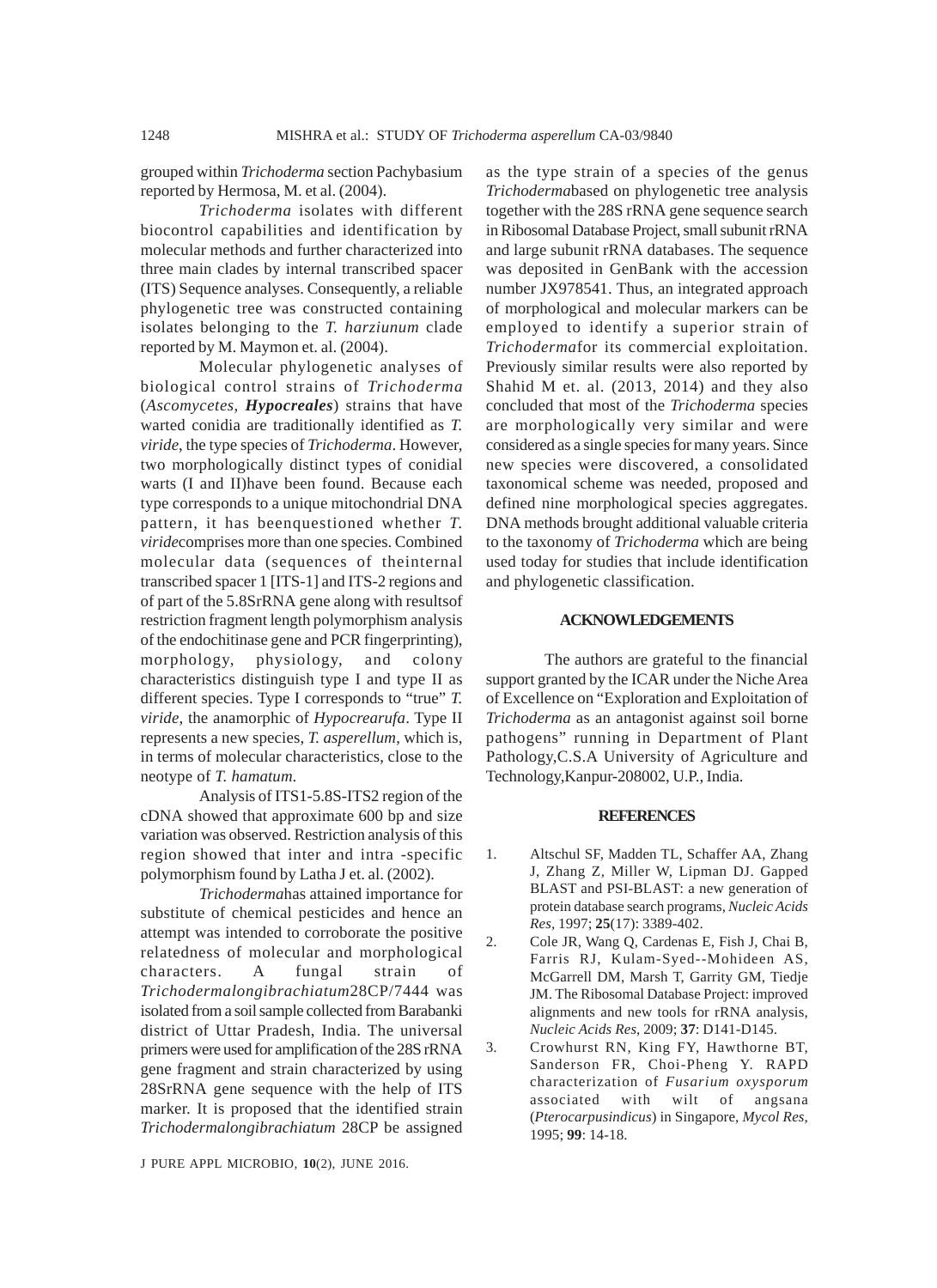- 4. Hermosa MR, Keck E, Chamorro I, Rubio B, Sanz L, Vizcaino JA, Gronodona I, Monte E. Molecular characterization of bio-control agents, *Bulletin-OILB-SROP,* 2004; **27**(8): 165- 168.
- 5. Hillis DM, Moritz C, Porter CA, Baker RJ. Evidence for biased gene conversion in concerted evolution of ribosomal DNA, *Science,* 1991; **251**: 308-310.
- 6. Hiney M, Dawson MT, Heery DM, Smith PR, Gannon F, Powell R. DNA probe for Aeromonassalmonicida, *Appl Environ Microbiol* , 1992; **58**(3):1039-42.
- 7. Kindermann J, Ayouti YE, Samuels GJ, Kubicek CP. Phylogeny of the genus *Trichoderma* based on sequence analysis of the internal transcribed spacer region 1 of the rDNA cluster, *Fungal GenBiol,* 1998; **24**: 298-309.
- 8. Kubicek CP, Mach RL, Peterbauer CK, Lorito M. *Trichoderma* From genes to biocontrol, *J Plant Pathol*, 2000; **83**: 11-23.
- 9. Kulling-Gradinger CM, Szakacs G, Kubicek CP. Phylogeny and evolution of the genus *Trichoderma*: a multigene approach, *Mycol Res*, 2002; **106**: 757-767.
- 10. Kusaba M, and Tsuge T. Phylogeny of Alternaria fungi known to produce host-Specific toxins on the basis of variation in internal transcribed spacers of ribosomal DNA, *Curr Genet,* 1995; **28** : 491-498.
- 11. Latha, J and Mukherjee PK. Molecular characterization of ex-type strains of *Trichoderma* spp. from two Indian type cultures, collections. *BARC Newsletter (founder's day special issue)*, 2002; 145-149.
- 12. Lee C, Hseu T. Genetic relatedness of *Trichoderma*sect. *Pachybasium* species based on molecular approaches, *Can J Microb,* 2002; **48**: 831-840.
- 13. Logrieco A, Peterson SW and Bottalico A. Phylogenetic relationships within Fusarium sambucinum Fuckelsensulato, determined from ribosomal RNA Sequences, *Mycopathologia*, 1995; **129** : 153-158.
- 14. Maymon M, Minz D, Barbul O, Zveibil A, Elad Y, and Freeman S. Identification of *Trichoderma* Biocontrol Isolates to Clades According to ap-PCR and ITS Sequencs *Analysis Phytoparasitica,* 2004; **32**(4): 370-375.
- 15. Nirenberg HI. Untersuchungenuber die morphologische und biologischedifferenzierung in der *Fusarium* Sektion *Liseola*. *Mitt BiolBundesanstalt fur Land-Forstw Berlin-Dallem*, 1976; **169**: 1-117.
- 16. Ospina-Giraldo MD, Royse DJ, Thon MR, Chen X, Romaine CP. Phylogenetic relationships

of *Trichoderma harzianum* causing mushroom green mold in Europe and North America to other species of *Trichoderma*from world-wide sources, *Mycologia,* 1998; **90**: 76-81.

- 17. Sacchi CT, Whitney AM, Reeves MW, Mayer LW, Popovic T. Sequence Diversity of *Neisseriameningdidis* 16S rRNA Genes and Use of 16S rRNA Gene Sequencing as a Molecular Subtyping Tool, *J ClinMicrobiol,* 2002; **40**(12): 4520-4527.
- 18. Saitou N, Nei M. The neighbor-joining method: a new method for reconstructing phylogenetic trees, *MolBiolEvol,* 1987; **4**(4): 406-25.
- 19. Shahid M, Singh A, Srivastava M, Rastogi S and Pathak N. Sequencing of 28S rRNA gene for identification of Trichoderma longibrachiatum 28CP/7444 species in soil sample, *International Journal of Biotechnology for Wellness Industries*, 2013; **2**: 84-90.
- 20. Shahid M, Srivastava M, Sharma A, Singh A, Pandey S, Kumar V, Pathak N and Rastogi S. Sequencing of 28s rRNA gene for Identification of *Trichoderma longibrachiatum 21PP* species in soil sample. *African Journal of Microbiology Research*, 2013; **7**: 4902-4906.
- 21. Shahid M, Srivastava, Mukesh, Kumar Vipul, Singh Anuradha, Sharma Antima, Pandey Sonika, Rastogi S and Srivastava AK. Phylogenetic Diversity Analysis of *Trichoderma* species Based on ITS Marker, *African Journal of Biotechnology.* 2014; **13**(3): 449-455.
- 22. Srivastava S, Singh V, Kumar V, Verma PC, Srivastava R, Basu V, Gupta V, Rawat AK. Identification of regulatory elements in 16S rRNA gene of Acinetobacter species isolated from water sample, *Bioinformation*, 2008; **3**(4):173- 176.
- 23. Tamura K, Dudley J, Nei M, Kumar S. MEGA4: Molecular Evolutionary Genetics Analysis (MEGA) software version 4.0. *Mol. BiolEvol,* 2007; **24**(8): 1596-99.
- 24. Thompson JD, Higgins DG, Gibson TJ. CLUSTAL W: improving the sensitivity of progressive multiple sequence alignment through sequence weighting, position-specific gap penalties and weight matrix choice, *Nucleic Acids Res*, 1994; **22**(22):4673-80.
- 25. Wang Q, Garrity GM, Tiedje JM, Cole JR. Na7ve Bayesian Classifier for Rapid Assignment of rRNA Sequences into the New Bacterial Taxonomy, *Appl Environ Microbiol*, 2007; **73**(16): 5261-67.
- 26. White TJ, Bruns T, Lee S, Taylor J. Amplification and direct sequencing of fungal ribosomal DNA for phylogenetics. In: Innes MA, Gelfand DH, Sninsky JJ, White TJ (Eds.),

J PURE APPL MICROBIO*,* **10**(2), JUNE 2016.